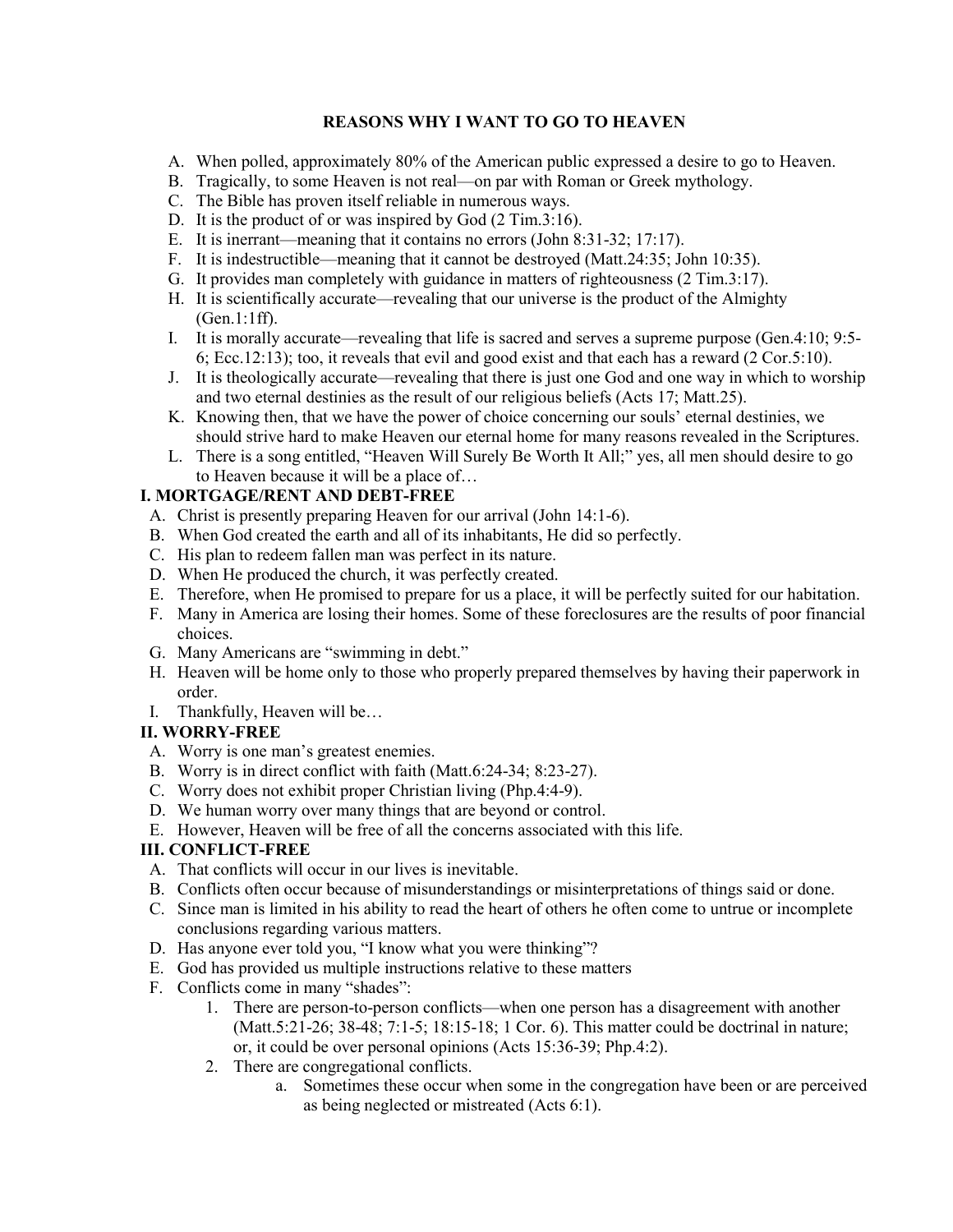- b. Sometimes these occur when brethren have misplaced loyalty for mere men (1 Cor.1:10-13;  $3:1-4$ ).
- c. **VITAL:** Notice how much the house of Chloe cared about the spiritual wellbeing of the church (1 Cor.1:11). Chloe's house (A) **recognized** the ungodly behavior; (B) **refused** to be a partaker of it; (C) **reported** it to a spiritually minded, unbiased person.
- d. Sometimes these occur when a brother or sister or a group of brethren possess a prideful spirit (Acts 5; 3 John 9-11). "Prating" means to "talk much and foolishly."
- 3. There are spiritual conflicts (Acts 4:1-21; 5:22-42; 6:8-15;  $15^{TH}$ ; Rom.16:17).
- G. God has instructed us to pursue and pray for peace (Matt.5:9; Acts 10:36; Rom.12:18; Heb.12:14).
- H. Truly, Heaven will be conflict-free.

## **III. SATAN-FREE**

- A. Satan is deceptively intelligent (Gen.3; Matt.4; 2 Cor.11:3).
- B. Satan is capable of disguising himself (2 Cor.11:14).
- C. Satan can reach us here on earth (Matt.16:23; Mark 14:10-11; Luke 22:3, 31-32; John 8:39-45; 1Pet.5:8).
- D. Satan seeks opportunities to assist us in self-destructive behavior (1 Kng.22; 2 Kng.17:17; Luke 22:3, 31-32; 2 Thes.2:1-11).
- E. Satan is doomed (Jude 6; Matt.25:41).
- F. Satan, the old serpent, the deceiver, will be cast into the lake of fire (Rev.20:1:1-3, 10).
- G. Yes, Heaven will be free of the diabolical ruler of this world.

# **IV. TEMPTATION-FREE**

- A. When we obeyed the Gospel, we entered a race—the race for our lives.
- B. Man's greatest challenge is temptation, lust, pride, etc. (1 John 2:15-17).
- C. Man is surrounded by so many things that can call away his attention from God.
- D. Man often succumbs to his unlawful desires (Jms.1:12-16).
- E. In response, God has provided man with a program to keep him strong and which allows to him to be victorious.
	- 1. He has been provided the rules regarding the race (1 Cor.9:24-27).
	- 2. He has been provided a guide for mental preparation (Php.4:8).
	- 3. He has been provided a fail-proof exercise routine (1 Tim.4:6-8).
	- 4. He has been provided a diet plan (Psm.34:8; John 6:22, 26-27; Heb.6:4-5; 12:1; 1 Pet.2:3).
	- 5. He has been provided a plan for endurance (Heb.12:1).
	- 6. He has been provided a Coach perfectly suited for leading him (Heb.12:2).
	- 7. He has been provided the reward for winning the race (1Cor.9:25; Jms.1:12; Rev.2:10; 7:9- 14).

# **V. PAIN, SORROW, DEATH, AND TEAR-FREE**

- A. Revelation 21:1-7 attempts to convey to us through human language how beautiful Haven will be.
- B. Every emotion God possesses we humans possess.
- C. Deity experiences sorrow over sin (Gen.6:5); Isaiah prophesied that the Messiah would be acquainted with sorrow (Isa.53:3).
- D. We humans likewise experience sorrow (Rom.9:1-3; Php.2:26-28).
- E. Some of us live with constant pain; this is why pain killer medicines result in billions of dollars of annual sales.
- F. Death has been and continues to be man's greatest fear.
- G. To many, death is final, the end.
- H. Tragically, far too many do not make the proper preparation for death.
- I. Before Lazarus was brought back from the grave, his sisters knew that death was not the end (John 11:17ff).